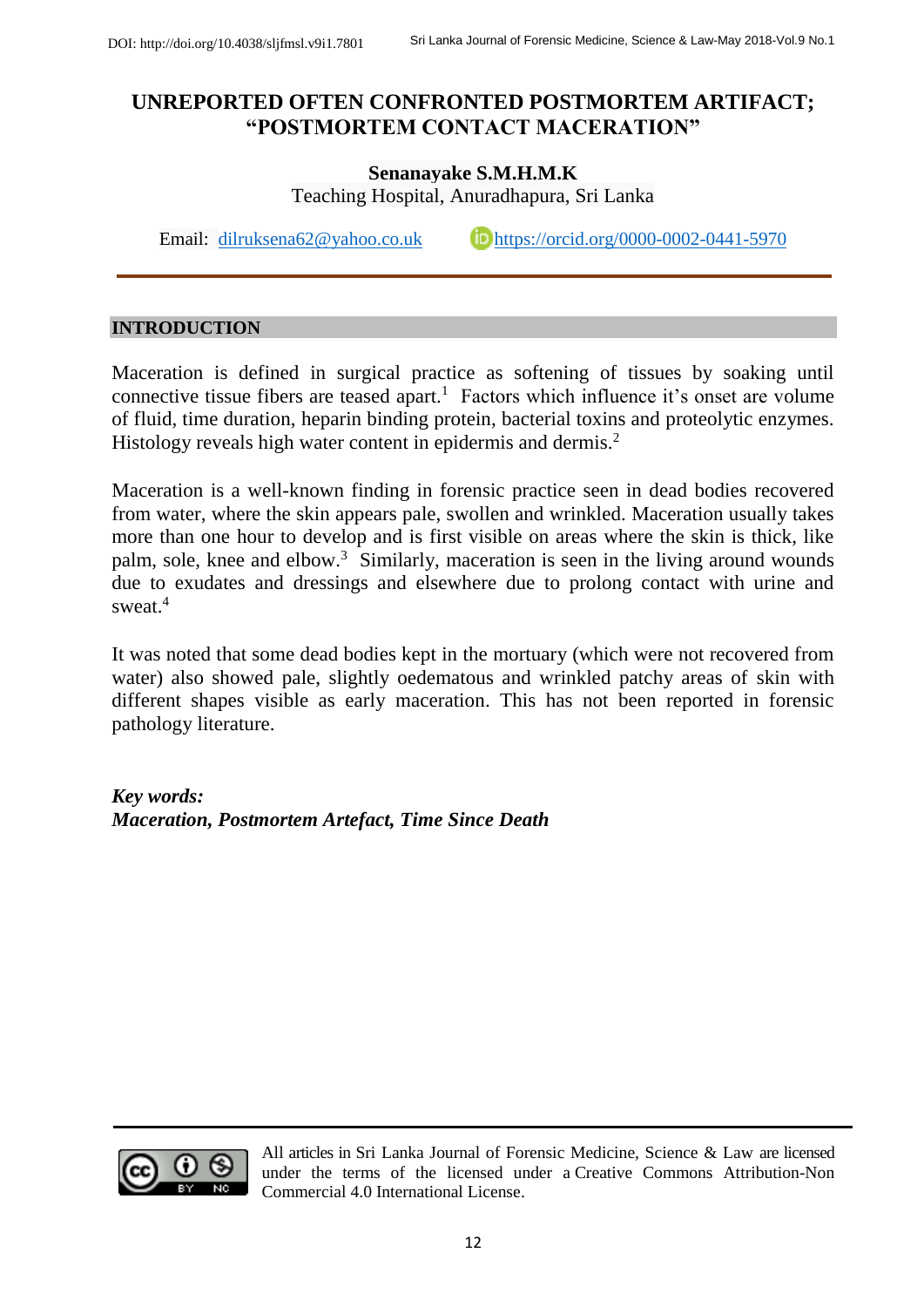#### **Observations at postmortem examinations**



*Fig. 1: Maceration of skin of adjacent body parts in close contact.*



*Fig. 4: Contact maceration of axilla upper arm and upper chest.*



*Fig. 2: Pale, slightly oedematous and wrinkled skin of axilla*



*Fig. 3: Pale, slightly edematous and wrinkled skin of elbow*

#### **DISCUSSION**

Dead bodies kept in mortuaries without contact with water had shown patchy areas of slightly pale, swollen and wrinkled skin beneath tight clothes and when body parts were in contact with each other. Such areas can be identified as postmortem artifacts due to early maceration based on their appearance. Even though the bodies were not in contact with water, it was noted that the areas of skin which showed these changes, had been exposed to wetness due to sweat or wet clothes for a considerable time period after death. However the pale color and varying shapes could raise suspicion as to their origin. Therefore, the author believes that such lesion can be named as "Postmortem Contact maceration" (PCM).

Awareness of the presence and origin of PCM is important to prevent misinterpretation of such appearances.

The pale areas suggest close contact of adjacent body parts after death for a considerable time period which the author has observed in axilla, groin, neck, front of elbow, between female breasts and chest wall, back of knee and any body parts in contact with each other (Fig. 1,2,3,4).